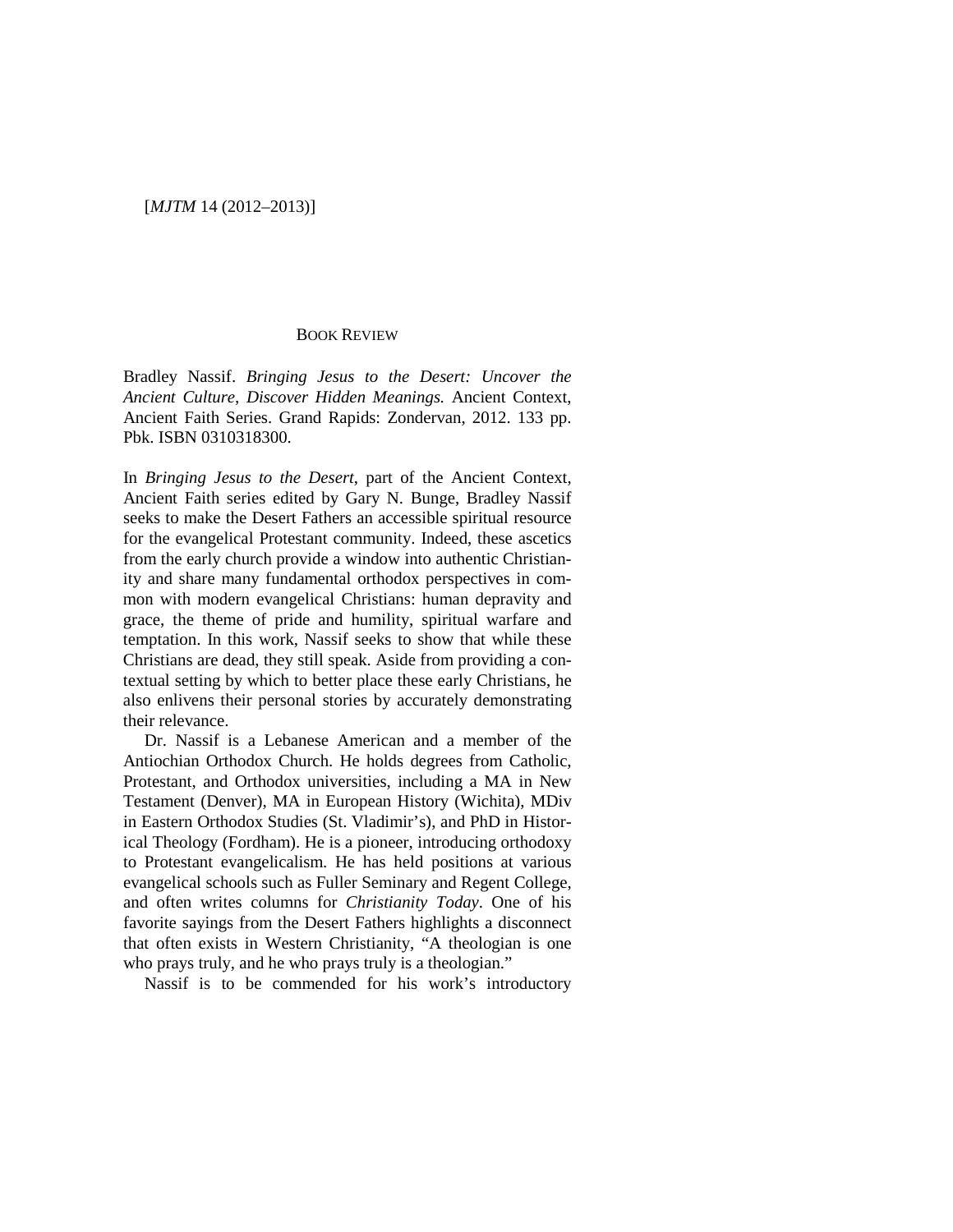## R2 *McMaster Journal of Theology and Ministry* 14

attempt to make this topic accessible for Western evangelicals. He appears to be a scholar who has a heart for Christ and teaching others of the rich blessings locked within the history of the church. The book is crisp—visually appealing—filled with pictures that make it easier for lay-learners, seminary students, and pastors to relate. There are a number of things that he does well and are worthy of mention, namely, his success in answering why the desert was so closely linked with these individuals, the benefit to the Christian of simple prayer, and the gravity of sin in the Christian worldview.

These Abbas and Ammas focused on their asceticism by withdrawing from society to the deserts of Egypt, Palestine, and Syria. Their extreme lifestyle forced others to reflect on their own ways. The spiritual wisdom gained through stillness and solitude made them a highly sought after resource for others' spiritual journeys. They lived individually as hermits, in hermit clusters, and in monasteries. Some lived in caves, tombs, mountains, or abandoned forts. In their seclusion they prayed, fasted, held vigils, used manual work to learn spiritual truths, and gave to the poor. Though Westerners might think the desert an odd place to grow close to God, it is interesting to note that virtually every major character in the Bible spent time in the desert, including Jesus. Though Nassif cites the growing worldliness and nominal Christianity of the post-Constantine church as the impetus for retreat into the desert, he could have expanded more upon the wider church context of the time. After all, the largest struggle in pursuing such a probing historical work is the large chasm of time that separates historic Christians from contemporary Christians.

In the West, many lay Christians think they are insufficient in offering prayer because they cannot pray the "refined" prayers of church leaders. Nassif introduces his readers to the many short prayers the Desert Fathers employed such as the Jesus Prayer: "Lord Jesus Christ, Son of the living God, have mercy on me a sinner" (cf. Luke 18:13). After introducing the reader to other short prayers, he reminds them that sometimes our best prayers can be as simple as that. Along with the Ammas and Abbas, he also helps challenge the notion that if you are praying, you are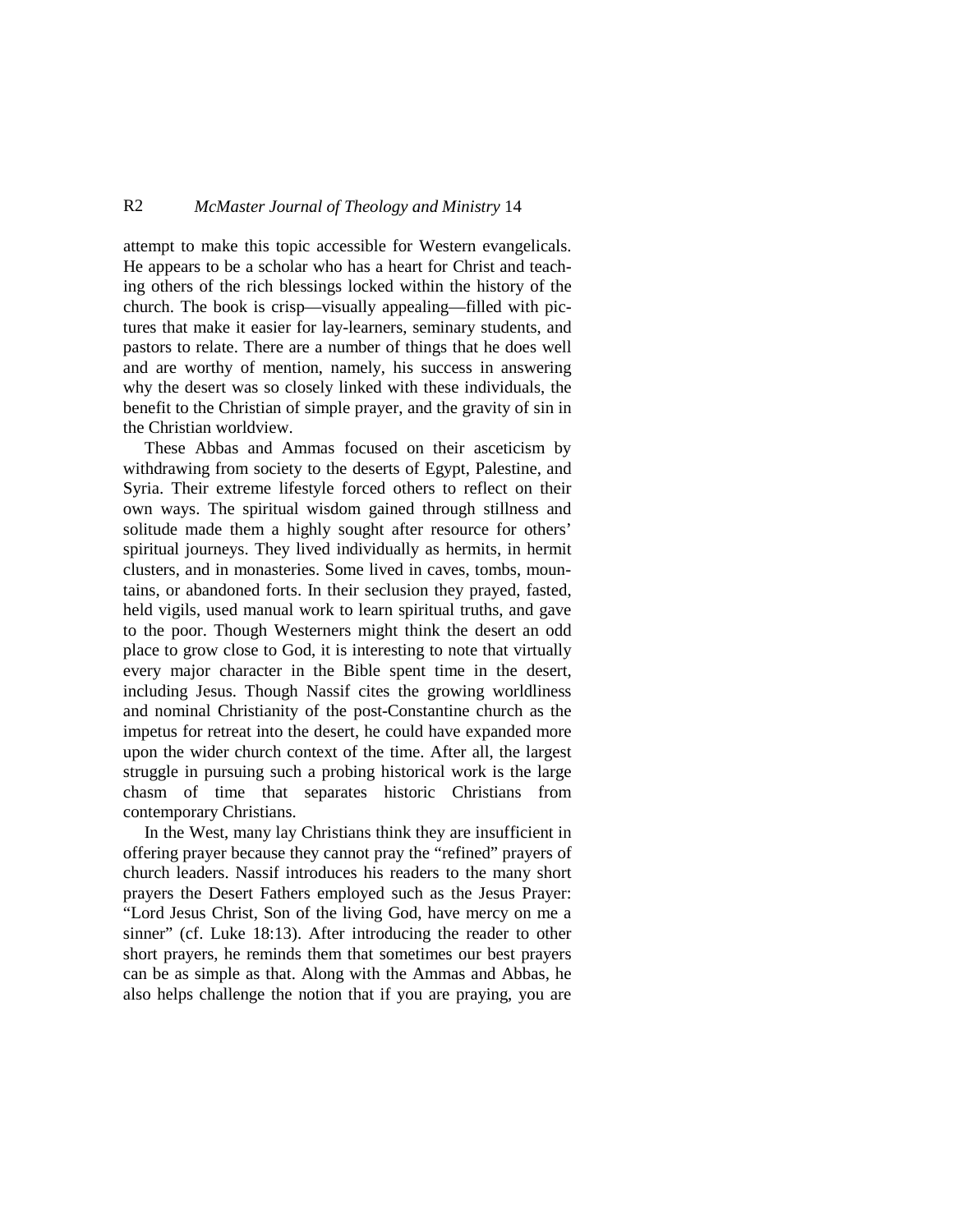not actually working or doing something valuable. Prayer and reflection is indeed work, and meditation is very valuable (Josh 1:8).

Another invaluable contribution of the Desert Fathers that Nassif rightly highlights is the centrality of recognizing ourselves as fallen from God's original design. Though modern Christianity does not like to dwell on themes like sin, hell, temptation, and the like, Scripture and the Desert Fathers will not allow us to escape their reality. They are fundamental to orthodox Christian doctrine; if we are not sick then we are not in need of a Savior. It is only when we understand we need help that grace will make any sense. The Desert Fathers knew this truth very well. Athanasius declared, "God became humanized so that humans might become divinized" (p. 51). This process of regaining the likeness of Christ was called *theosis* in the Eastern Orthodox tradition. In the West this concept would be termed *sanctification*, the process of holiness after one is justified in Christ. The main obstacle to such holiness is the sinful human heart.

Nassif could have expanded upon the wider historical context in which the Desert Fathers were situated. It was indeed a pivotal and exciting period of church history, and one that the Desert Fathers played an invaluable role in shaping. Nassif could also have elaborated further, though he did attempt to do so briefly, to explicitly commend to the reader the original sayings of the Abbas and Ammas. It cannot be overstated that these must be read in conjunction with even a preliminary focus to truly receive their full blessing. Though Nassif has gone out of his way to make the work practical and engaging, some examples seem somewhat contrived and, at times, I wondered about the direct relevance of these and some of the associated photographs. That the book lacks a bibliography or any other direction for future reading also leaves the reader unable to connect with past and present conversations on the topic.

Overall, Nassif's work in this series is a good start to bringing this important piece of Christian history to bear upon the evangelical Protestant world. Nassif's comprehensive knowledge on the subject covers many of the key points pertaining to studies on the Desert Fathers. His passion and work with